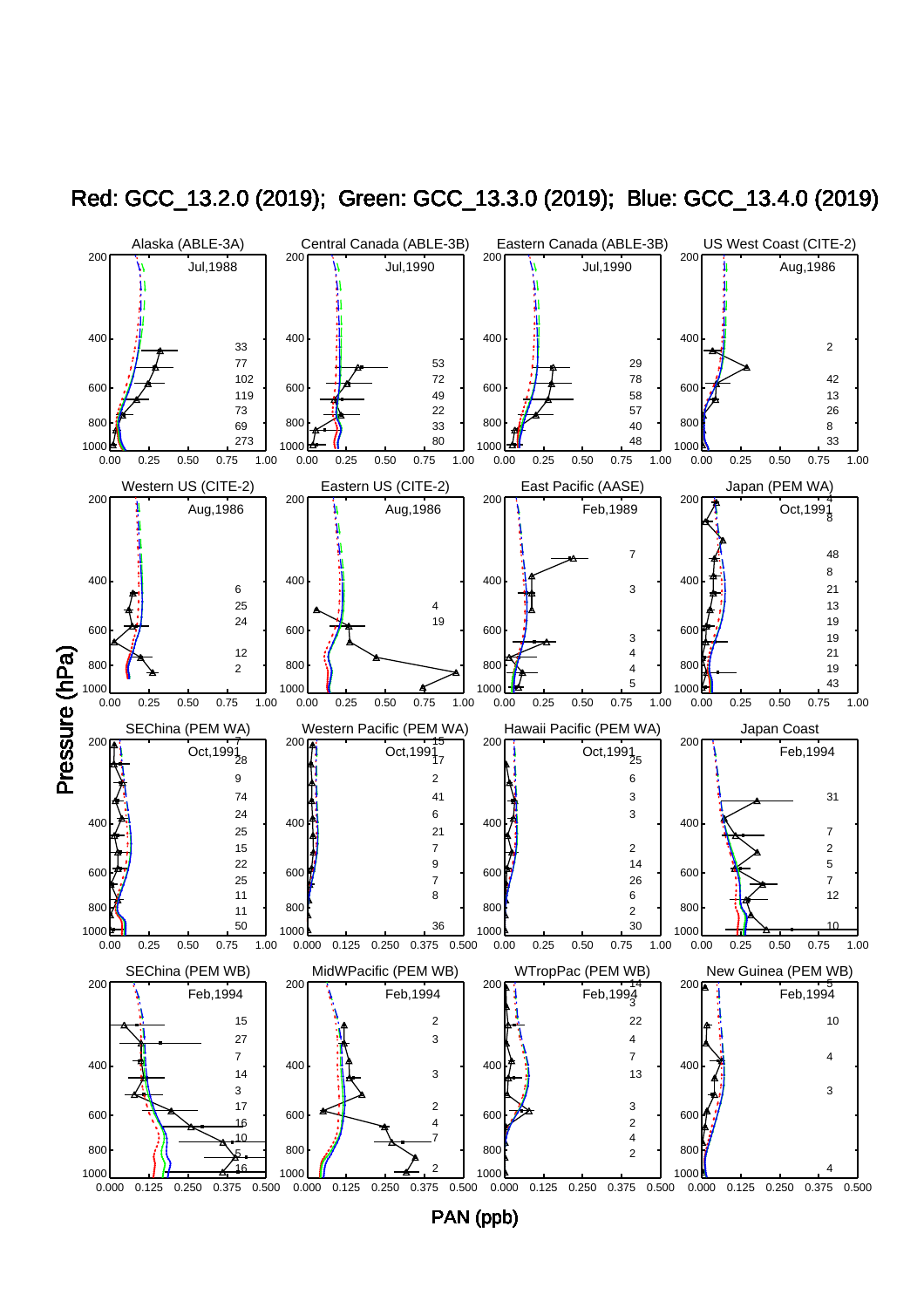

Red: GCC\_13.2.0 (2019); Green: GCC\_13.3.0 (2019); Blue: GCC\_13.4.0 (2019)

PAN (ppb)